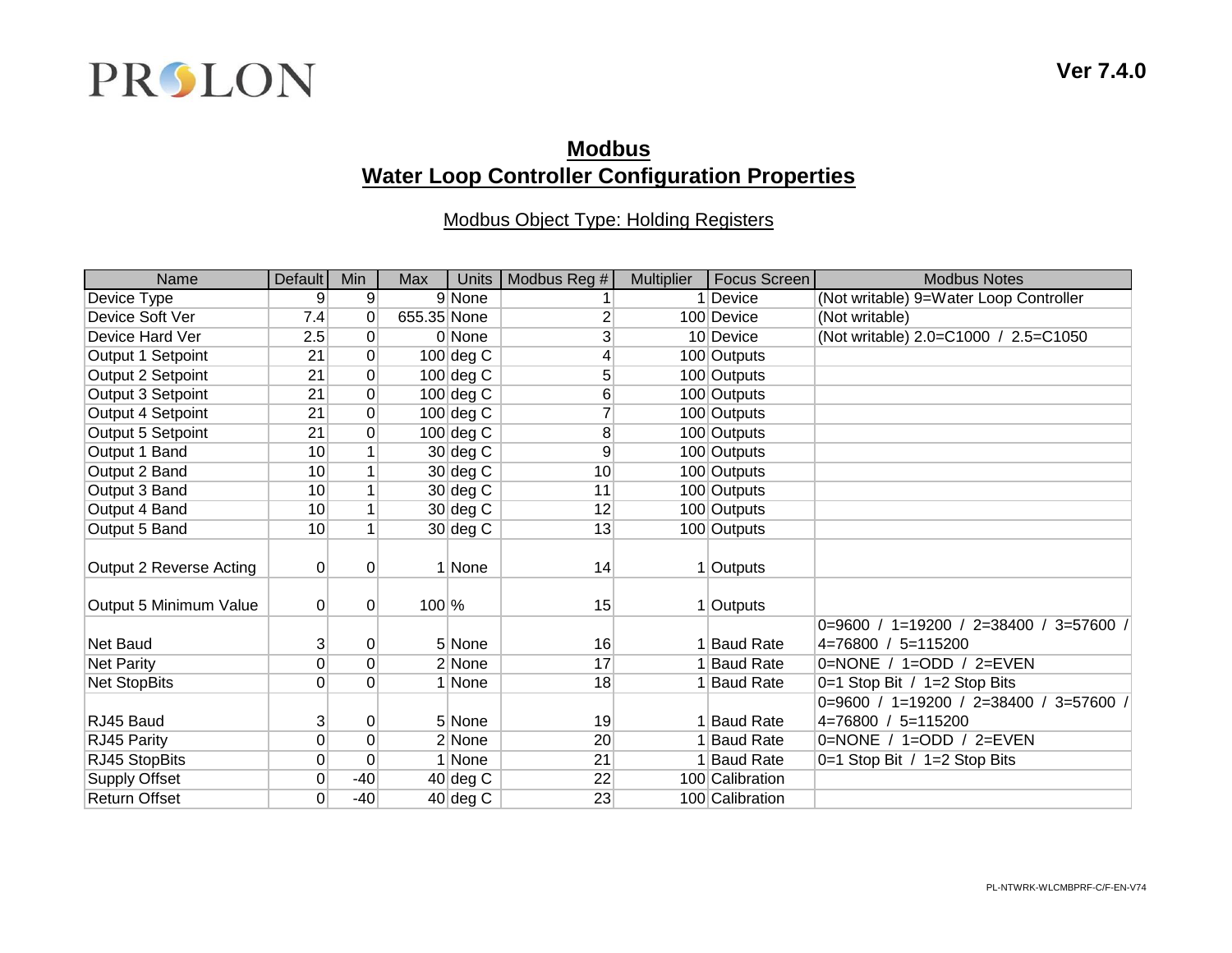

|                           |          |                 |            |             |                 |                 | Each reg holds 2 chars -- 16 chars max -- 8  |
|---------------------------|----------|-----------------|------------|-------------|-----------------|-----------------|----------------------------------------------|
| Location                  |          | $\overline{0}$  | 65535 None |             | 24              | Device          | regs (Regs 24-31)                            |
| Use Bypass Valve          |          |                 |            |             |                 |                 |                                              |
| (Output 2)                |          | 0               |            | <b>None</b> | 32              | Outputs         |                                              |
| Use Damper (Output 2)     | $\Omega$ | 0               |            | None        | 33 <sup>1</sup> | Outputs         |                                              |
| Output 5 Use Differential |          |                 |            |             |                 |                 |                                              |
| Band                      | 0        | 0               |            | <b>None</b> | 34              | l ∣Outputs      |                                              |
| Heat-Cool Delay           | 5        | 0               |            | $100$ min   | 35              | <b>Outputs</b>  |                                              |
| Output 1 Override         | 255      | 0               |            | 255 None    | 75              | 1 Visualisation | $1=ON/$<br>ELSE=AUTO<br>$0=OFF /$            |
| Output 2 Override         | 255      | $\vert 0 \vert$ |            | 255 None    | 76              | 1 Visualisation | $0 =$ OFF / 1=ON /<br>ELSE=AUTO              |
| Output 3 Override         | 255      | $\vert 0 \vert$ |            | 255 None    | 77              | 1 Visualisation | $0=$ OFF /<br>$1=ON/$<br>ELSE=AUTO           |
| Output 4 Override         | 255      | $\overline{0}$  |            | 255 None    | 78              | Visualisation   | 0=OFF / 1=ON / ELSE=AUTO                     |
| Output 5 Override         | 255      | 0               | $255\%$    |             | 79              |                 | 0-100=OVERRIDE / ELSE=AUTO                   |
| Reset                     | $\Omega$ | $\Omega$        |            | l None      | 100             | Device          | Set to 1 to cause a reset                    |
|                           |          |                 |            |             |                 |                 | Set to 255 to enter reprogram mode           |
|                           |          |                 |            |             |                 |                 | (Warning: Irreversible action - Reserved for |
| Reprogram                 | 0        | $\overline{0}$  |            | None        | 101             | Device          | ProLon Focus software)                       |
|                           |          |                 |            |             |                 |                 | Saved address (overrides physical dipswitch  |
|                           |          |                 |            |             |                 |                 | address). Set to 0 to return to physical     |
| Locked Address            |          | 0               |            | 127 None    | 140             | Device          | address.                                     |